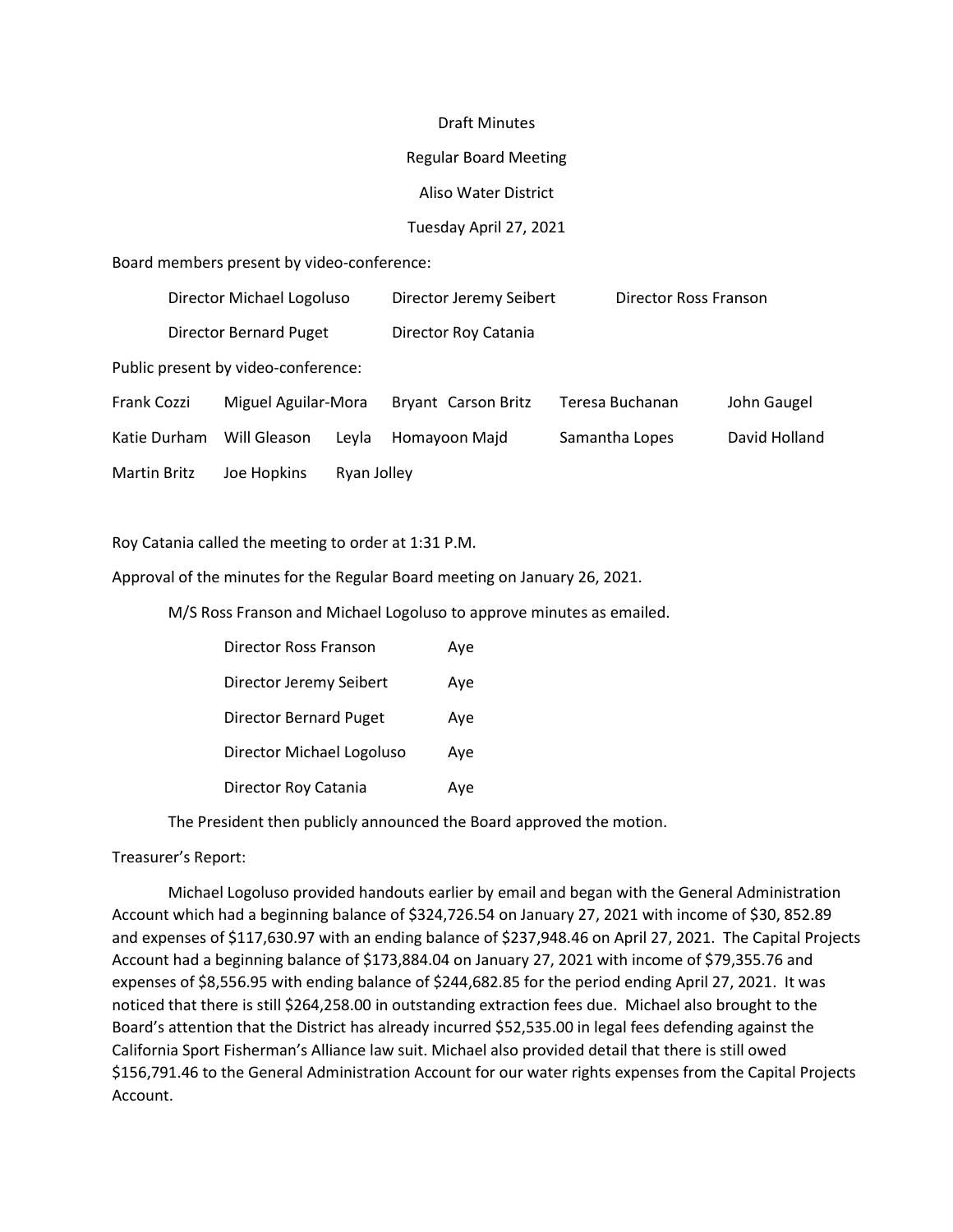M/S Ross Franson and Bernard Puget to approve the treasure's report.

| Director Ross Franson         | Aye |
|-------------------------------|-----|
| <b>Director Bernard Puget</b> | Aye |
| Director Michael Logoluso     | Aye |
| Director Jeremy Seibert       | Aye |
| Director Roy Catania          | Ave |

The President then publicly announced the Board approved motion.

## 2021 Election update:

Ross Franson and David Holland provided an update on our District's election status. If by June 9<sup>th</sup> (the last date for filing a Declaration of Candidacy) the District hasn't received a petition requesting that the District conduct an election and if the number of candidates who have filed a Declaration of Candidacy and Oaths of Office does not exceed the number of director positions available, then a Certificate should be submitted to the Board of Supervisors requesting that the BoS appoint the candidates to the positions. David Holland also provided a Resolution of the Board of Directors for Board review and approval.

 M/S Ross Franson and Bernard Puget to approve Resolution that ratifies all action of the officers already taken in preparation of this election.

| Director | Ross Franson         | Aye |
|----------|----------------------|-----|
| Director | <b>Bernard Puget</b> | Aye |
| Director | Michael Logoluso     | Aye |
| Director | Jeremy Seibert       | Aye |
| Director | Roy Catania          | Aye |

The President then publicly announced the Board approved the motion.

District's audit report ending December 2020

The District's audit report had been mailed out to the Directors previously for review and questions. Ryan Jolley was made available by phone to answer any questions. There were no questions for Ryan Jolley.

M/S Bernard Puget and Ross Franson to accept audit report.

| <b>Director Bernard Puget</b> | Aye |
|-------------------------------|-----|
| Director Ross Franson         | Aye |
| Director Michael Logoluso     | Aye |
| Director Jeremy Seibert       | Aye |
| Director Roy Catania          | Aye |